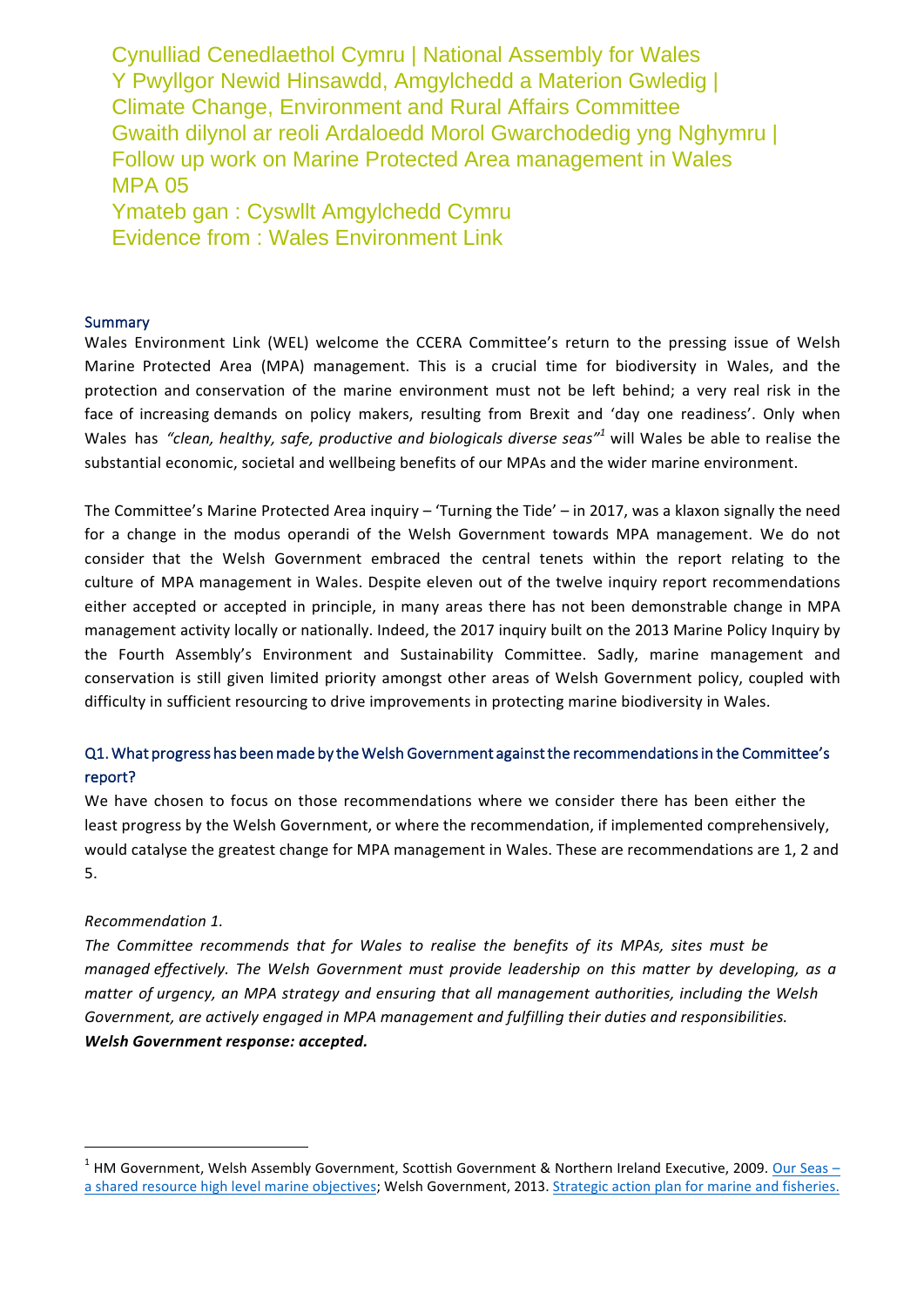Recommendation 1 was an important recommendation and we do not feel it has been fully taken on board nor put into practice. There has been a tendency in the rhetoric coming from the Welsh Government to focus on the nature of MPA management involving multiple management authorities and there being shared responsibilities.

However, Welsh Government do have overall responsibility for MPA management in Welsh waters, which includes duties and obligations under the UK Marine Policy Statement; Part 5 of the Marine & Coastal Access Act 2009; The Conservation of Habitats & Species Regulations 2017 and The Conservation of Offshore Marine Habitats & Species Regulations 2017<sup>2</sup>. As stated by the then Cabinet Secretary for Environment and Rural Affairs, in her written submission to the Turning the Tide inquiry<sup>3</sup>,

"*Welsh Ministers have overall responsibility for securing effective management of our MPAs, however, no* one organisation is responsible for managing our MPAs".

Wales Environment Link (WEL) does not dispute that there are many stakeholders and management authorities<sup>4</sup> involved, however, effective management with successful outputs stems from strong leadership. Welsh MPAs need ownership and leadership to drive shared efforts nationally and locally and this task clearly lies with the Welsh Government in order to secure effective management of Welsh MPAs.

WEL supports the principle of co-management and the collective vision for the management of the MPA network in Wales. We are not advocating a move towards top-down management from the Welsh Government. The Wellbeing of Future Generations Act's five ways of working<sup>5</sup> represents good governance, which we fully endorse and seek to demonstrate in our own working practices. However, WEL would advocate for a role whereby the Welsh Government better enables and empowers other management authorities, particularly through resource, to ensure the co-operation of all in the delivery of MPA management. We wish to see the Welsh Government lead from the front and ensure all management authorities are more actively engaged; only then will sites have the best chance of meeting their conservation objectives.

When examples of good MPA management are provided, these examples are often dominated by a few MPAs in particular $^6$ . As a result, there appears to be an inconsistency in the level of priority, approach and investment of resource afforded to MPA management by different MPA management authorities in Wales. Furthermore, it is noticeable that the number of management authorities that participate<sup>7</sup> in the MPA Steering Group directly is minimal compared with the list of authorities provided in the Welsh MPA Management framework document<sup>8</sup>. Whilst presumably many of those organisations that are members of the group are also

<sup>&</sup>lt;sup>2</sup> These are detailed in Table 1 of the Welsh Government's report: Marine & Coastal Access Act 2009: Report to the Assembly on MPAs in Wales.

 $^3$  Welsh Government, 2017. <u>Paper to CCERA.</u><br> $^4$  The term 'management authorities' is used to refer collectively to all organisations with statutory responsibilities in relation to any type of MPA, or who are significant seabed or coastal land owners. This includes relevant and competent authorities under the Habitats and Species Regulations 2017 and public authorities under the Marine and

Coastal Access Act 2009 and the Natural Environment and Rural Communities Act 2006.

<sup>&</sup>lt;sup>5</sup> Five Ways of Working, 2015. The Wellbeing of Future Generations (Wales) Act 2015: The Essentials, p7.<br><sup>6</sup> Natural Resources Wales, 2017. Letter to CCERA Committee and Briefing Note: Management of Marine Protected Area

in Wales.<br><sup>7</sup> MPA Management Steering Group, 2018. <u>Terms of Reference.</u><br><sup>8</sup> MPA Network Management Framework for Wales 2018-2023, 2018. <u>Annex 3.</u>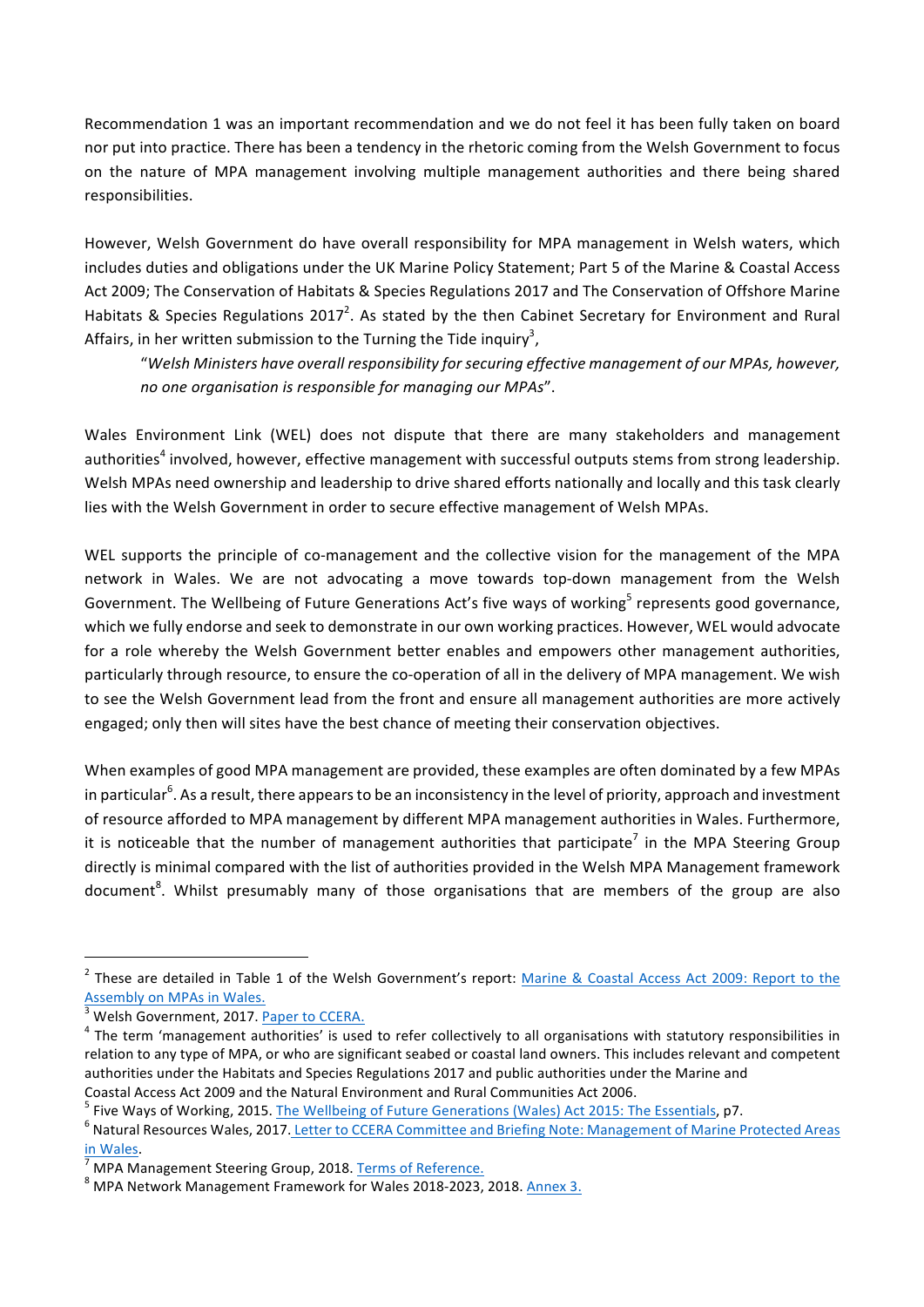representing other management authorities and disseminating information, we would question whether that is as effective as having more authorities directly involved.

In addition, it is notable that of the management authority representatives participating, a significant proportion of those outside of NRW and Welsh Government are based in Pembrokeshire<sup>9</sup>, so there does not appear to be a breadth of coverage geographically across Wales which could present some challenges to achieving network-wide objectives e.g. around engagement. WEL would like to understand what Welsh **Ministers** and their officials are doing to ensure that all management authorities are actively, and continuously, engaged in the work of the Steering Group and acting upon their own responsibilities for MPA management. We must stress that, ultimately, engagement from other management authorities is likely to be affected by the level of proactive support, guidance and, crucially, funding provided to them by Welsh Government. 

We are fully aware that the Minister wrote to management authorities<sup>10</sup> in May 2017 to remind them of the importance of fulfilling their statutory responsibilities. But capacity building, to deliver MPA improvements, requires more than one letter. We suggest there might be a need for training staff in management authorities on MPA management, including Welsh Government civil servants, highlighting their legal duties and responsibilities. This needs to be followed up with regular reporting of actions linked to improvements in site features and could be done through the annual review of the MPA Management Framework Action Plan.

The development of MPA Network Management Framework for Wales 2018-2023<sup>11</sup> and annual Action Plan<sup>12</sup> has not, in our view, generated a gear shift in engagement by Management Authorities in site-level MPA management. This is demonstrated by the majority of the 2018-19 Action Plan being assigned to the Welsh Government and Natural Resources Wales, with many of these being strategic oversight activities, and not 'on the ground' actions.

During the CCERA Committee's original 'Turning the Tide' inquiry, NRW stated in their follow-up letter<sup>13</sup>: *"NRW* has also confirmed that our priority in terms of resource allocation is improving the condition of the network of MPAs through effective management. Overall, we are clear that the key mechanism for effective *management of the MPA network is via the planning, assessment and regulatory regime, and it is here that resource needs to be focused."*

Whilst there is great value in these network-level actions, it is vital that other important mechanisms for conservation are not dismissed and that the ambition for MPAs is not lowered because of tightly-constrained resource. We believe that network-level actions alone are insufficient if Welsh Government and NRW are **to meet their duties in the Environment Act<sup>14</sup> and if biodiversity is to be enhanced. Network-level actions** must be coupled with local action to ensure site conservation objectives are met. Linked to this, we are also interested in understanding whether an assessment has been undertaken to determine which features are only found in individual sites within the network, as these features would seem less likely to qualify for

<sup>&</sup>lt;sup>9</sup> Welsh Government, 2019. <u>Minutes of the MPA Management Steering Group</u>,  $14^{\text{th}}$  February 2019.<br><sup>10</sup> Welsh Government, 2017. <u>Letter from the Cabinet Secretary about managing our MPAs.</u><br><sup>11</sup> Welsh Government, 2018.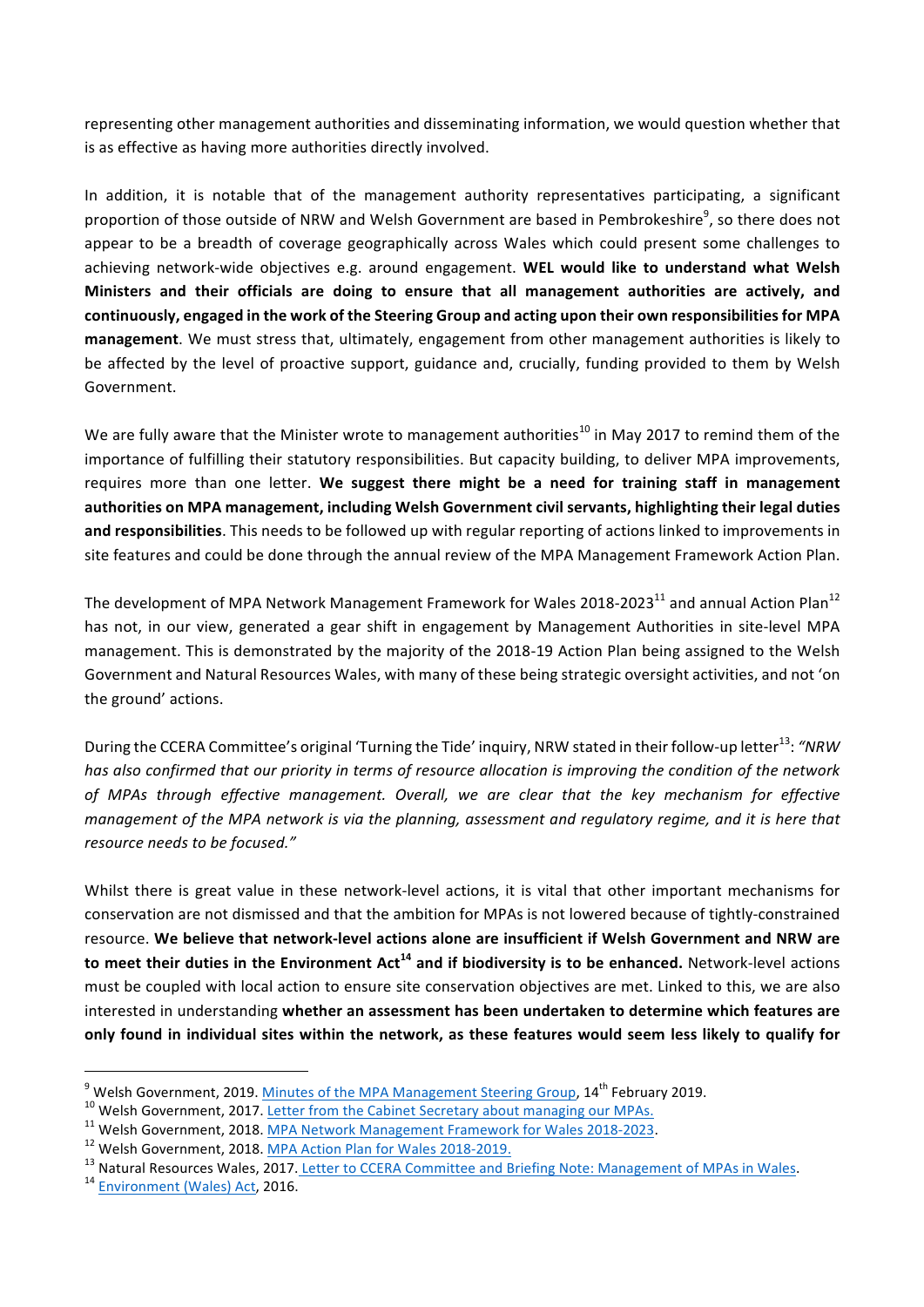specific management actions under the current MPA Framework criteria. In summary, we believe that additional funding is needed for both network and local level actions. Given these considerations, we also recommend that the Committee revisit the recommendation in relation to independent site-level officers and funding of MPA management (recommendation 2), as discussed below.

Lastly, on the point of leadership, we would like to draw attention to the international leadership that Marine Scotland demonstrated by hosting Scotland's International Marine Conference 2019 (20<sup>th</sup>-21<sup>st</sup> February 2019). Perhaps this could have been an activity undertaken in Wales under last year's 'Year of the Sea' initiative. We are unclear whether the 'Year of the Sea' translated into any direct benefits or actions for MPA management or raised public awareness of Wales' sensational seas and MPAs, other than raising the profile of issues around plastic and other forms of pollution. We recommend that Welsh Government considers how, going forward, it can better achieve the desired changes in terms of awareness both externally and within Welsh Government, to ensure greater recognition is given to this important area.

## *Recommendation 2.*

The Committee recommends that MPAs cannot be managed effectively without the appropriate level of resources, including funding and staffing. The Welsh Government must:

- ensure it has sufficient staffing to deliver its marine conservation responsibilities;
- bring forward proposals for funding an area-based approach, with each management area having a *dedicated officer; and*
- ensure that Natural Resources Wales has sufficient resources to undertake its responsibilities for MPA *management and improvements to the condition of the Wales Natura 2000 Network.*

### *Welsh Government response: accepted.*

Please see our comments further on, under question 2 regarding resourcing within the three areas covered by Recommendation 2.

*Recommendation 5. The availability of data, evidence and research is central to MPA policy development and management.* The Welsh Government should establish a Wales marine science partnership to bring together industry, academia and stakeholders. The Welsh Government must also ensure it has in place effective data and research for MPA management, including monitoring and surveillance. *Welsh Government response: accept in principle.*

Information is critical to effective adaptive management and evidence-based decision making. The evidence base for MPA management in Wales must be integrated with the wider marine management evidence base.

We are aware that the Welsh Government is working towards the development of a Marine Evidence Strategy, and we look forward to feeding into its development. The strategy represents a positive opportunity for the Welsh Government's Marine and Fisheries Division to shift to having a central focus for its evidence base, with a clear and shared strategy supporting its wide marine management portfolio from marine planning, to MPA management. We have held some discussions with officials regarding the development of this strategy but there has not been an update in some time with regards to this, or whether it will be consulted upon. We would seek for this strategy to be consulted on with stakeholders, industry and academia.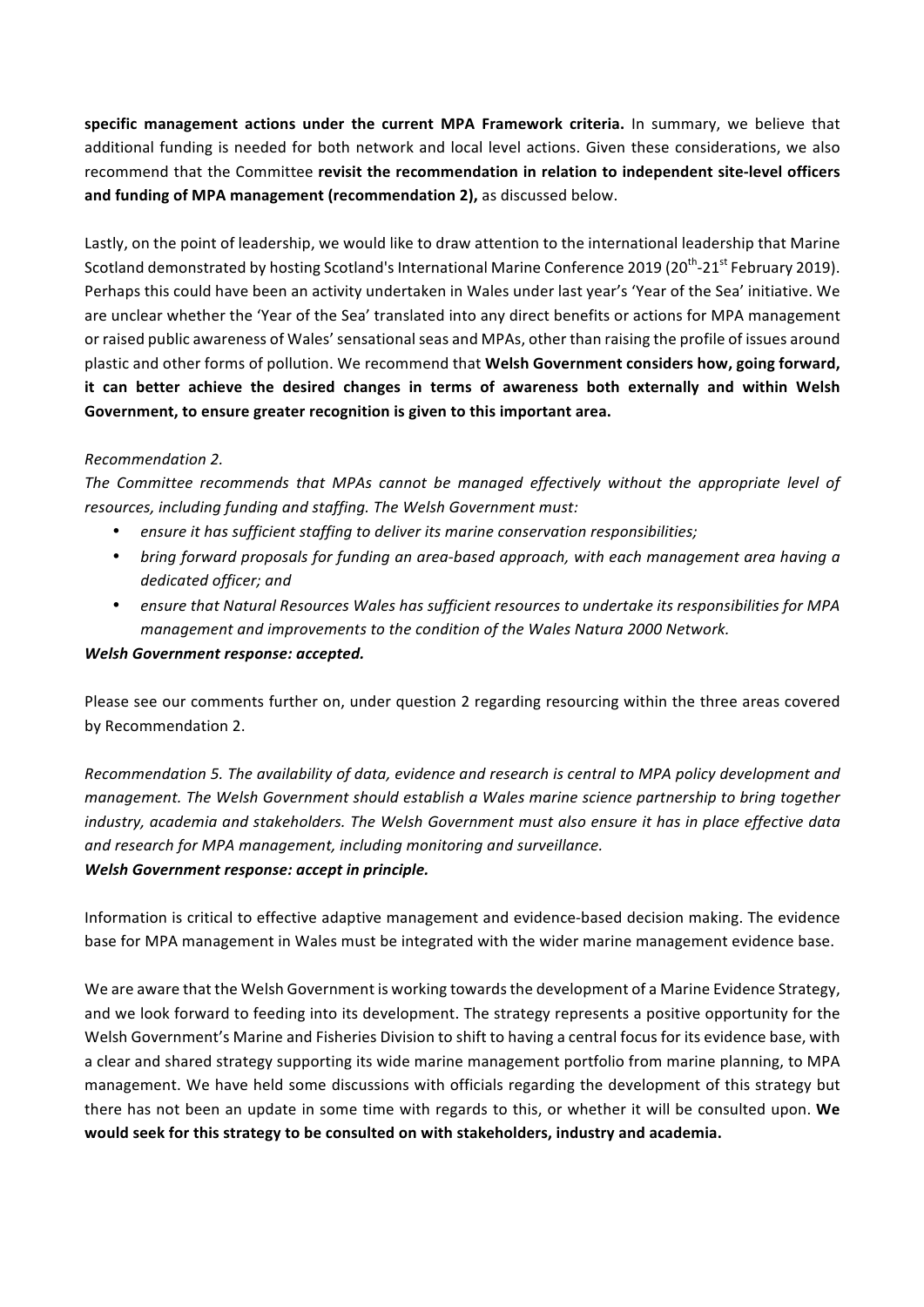The following bullet points are examples of notable evidence gaps relating to marine biodiversity in Wales and are not exhaustive:

- Extent and distribution of Welsh marine habitats and species (Section 7 list under the Environment Act and those listed in the Habitats and Birds Directives). For example, identification of seabird foraging areas for the marine SPA sufficiency review.
- Condition of protected site features (species and habitats), including data gaps and unknown condition assessments identified in NRW's indicative site condition reports.
- Ecological interactions and requirements between many species, their habitats and habitat management, for example, to inform development of conservation objectives for the new harbour porpoise SAC sites and to enhance understanding of wider marine food webs (such as the requirements of predators, for example, cetaceans and birds, of different fish stocks).
- Extent of human activities that occur within the Welsh Marine Protected Area network, how they impact the features of interest and management measures to stop/mitigate/enhance features.
- An understanding of the impacts, vulnerability and resilience of the Welsh marine environment to climate change and from more serve and frequent storm events, for example, changes in plankton affecting marine food webs. As well as an understanding of the extent of blue carbon stores in Wales and the impact of their protection for climate change mitigation.
- Ecosystem service assessments on the value of Welsh marine ecosystem goods and services, how these can be improved and how they can support decision making.

Please see further comments on site condition information under question 3.

However, we would highlight that inaction because of the lack of full evidence or baseline data is unacceptable and counter to the Precautionary Principle. Where pressure and threats are known, immediate management action should be undertaken to cease those activities until the appropriate assessments can be undertaken. Welsh Ministers should be doing so under Article 6 of the EU Habitats Directive for marine Special Areas of Conservation (SACs). Related to this, there remains no management in place under the Assessing Welsh Fisheries Activities Project, which is focused on fishing impacts on Marine Protected Areas.

It is our understanding that the Marine Area statement – with its development being led by NRW – may seek to cover some of these points in relation to a theme on Ecosystem Resilience. However, the breadth of evidence required should not be underestimated. We question whether there is sufficient scope and resource for this process.

### Q2. Has the management of Welsh seas received sufficient resource and strategic direction?

Concerning strategic direction, the publication by the Welsh Government of the MPA Network Management Framework and the Action Plan, along with the forthcoming Wales National Marine Plan, **do** collectively set strategic direction for the management of Welsh seas. However, the forthcoming Nature Recovery Action Plan as drafted  $-$  which will be Welsh Government's biodiversity strategy  $-$  does not currently have enough ambition to recover the Welsh marine environment and we are very concerned that UK will fail to meet its 2020 target for Good Environmental Status, particularly for the biodiversity-related descriptors.

On the matter of resources, we have reflected on our submission to this same question in the 2017 inquiry, and whilst there has been positive investment in resources within the Marine and Fisheries Division of the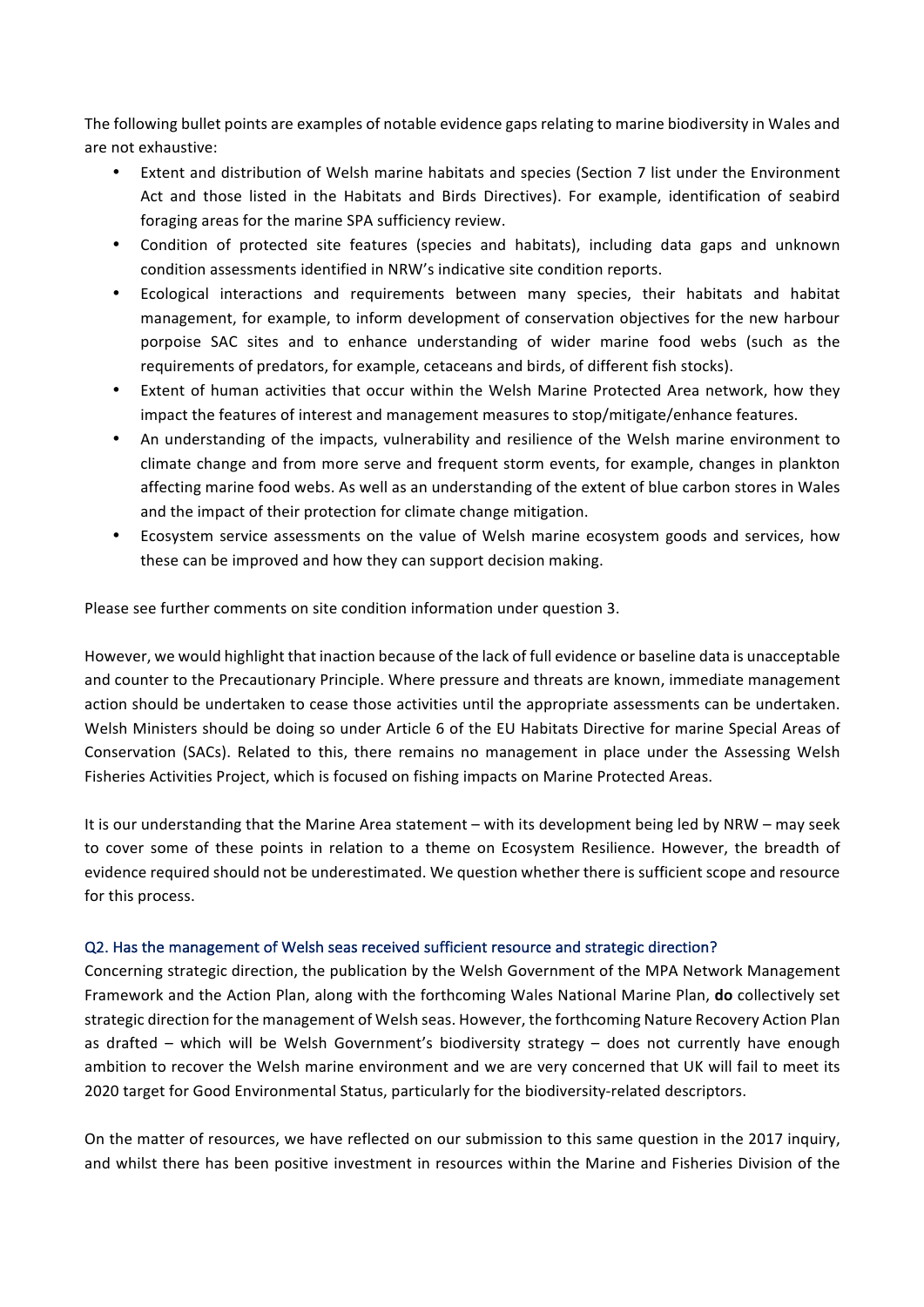Welsh Government (i.e. vessels and staff), we do not consider this to be case for either independent local site officers or NRW. We would like to highlight that whilst we welcome additional resource within the Marine and Fisheries Division, there continues to be a lack of transparency regarding the distribution of these resources within the Division. This was something that Committee noted in its inquiry, and is still the case.

We have raised this with the Committee before, for example, last October during scrutiny of Draft Budget 2019-20. WEL continuously seeks to understand the true breakdown for the expenditure for marine biodiversity and conservation (for instance, the designation and overall management costs of MPAs). Grouping budgets together across the Division is confusing for stakeholders trying to tease out exactly what is being spent on certain areas of environmental policy and programmes. We would value the Committee obtaining a budget breakdown for the different teams within the Welsh Government's Marine and Fisheries Division.

Transparency would also allow for scrutiny of allocation on budget against the Wellbeing Goals (i.e. the 'Prosperous Wales' Goal is often given undue weight compared to the 'Globally Responsible Wales' or 'Resilient Wales' goals). It would be beneficial to see whether budgets are being provided to secure all goals equally. This could include consideration of return on investment, employment, GDP, as well as non-monetary factors such as benefits to local communities and the environment.

We must have greater transparency of the breakdown of spending into different areas in the Welsh Government's marine management portfolio including, where necessary, evidence of need. Otherwise, it may be impossible to understand whether there is a sufficient amount of resource being allocated to each branch and whether expenditure has increased or decreased. **Such information is vital to understand if there is** sufficient resource to enable the Welsh Government to carry out their legal obligations and agreed priorities for marine conservation and management, particularly given the increase in powers under the Wales Act **2017**, relating to marine nature conservation functions for the offshore area (the sea beyond 12 nautical miles to the median line).

The identification, designation and management (including monitoring, surveillance and enforcement) of Marine Conservation Zones (MCZs) under Part 5 of the 2009 Marine and Coastal Access Act, in both the inshore and offshore areas, will undoubtedly be a large area of work and we would hope that the additional resource required for this workload is recognised and reflected in the resources being made available to the Marine Biodiversity Branch in the Marine and Fisheries Division, as well as the relevant teams in NRW. Linked to this, Welsh Government do not currently intend to consider mobile species in the first stage of this work. It is our understanding that this is due to resource constraints, despite the ecological need being apparent.

An area-based approach with dedicated officers is key to effective management of MPAs; such officers are an integral mechanism for MPA management. An additional concern of WEL's is the insufficient capacity for MPA management at a local level by independent site officers. As such, we continue to advocate for the important and necessary need for an Area-Based Approach, as supported by the Committee's report, for the following reasons and benefits:

Sites with dedicated officers are vital to the delivery and coordination of site management actions<sup>15</sup>;

 $15$  A notable number of the examples cited by NRW to the Committee of MPA management actions such as citizen science, marine codes, and codes of conduct are done by local European Marine Site Officers.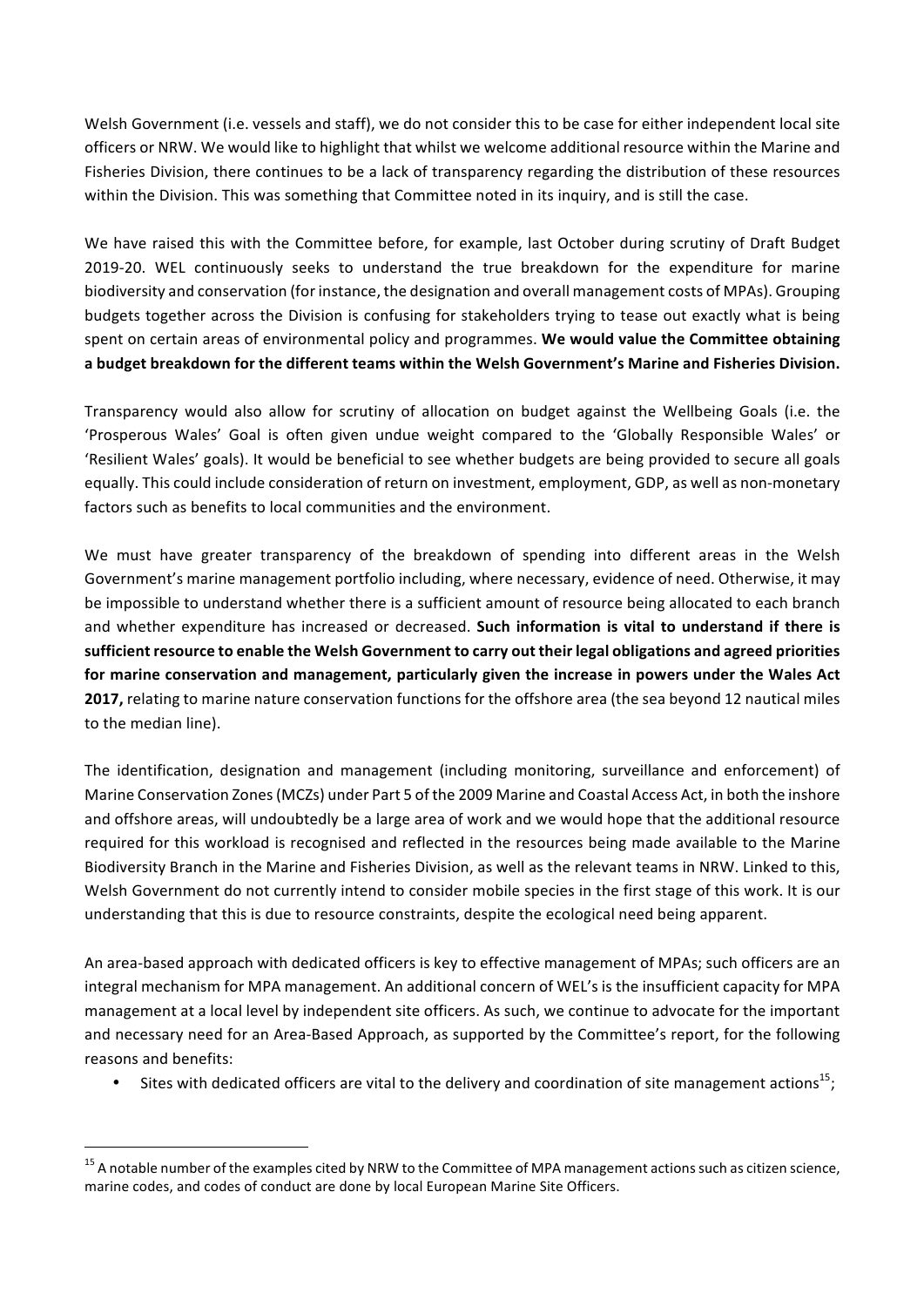- Local independent site officers are essential to ensure that stakeholders are consulted, kept informed and engaged through local liaison;
- Dedicated officers can help to meet MPA monitoring needs;
- Dedicated officers often provide support for the development habitats and species recovery projects;
- Dedicated officers often support the control of activities that are not regulated (e.g. those which do not require a marine licence).

Sites therefore require staff, skills and money with national support. This includes cross-border sites; sites without such capacity may struggle with the long-term delivery of MPA management schemes and associated actions.

We have heard conflicting reports of the decision-making process that resulted in a proposal for seven areas and site officers being deemed unaffordable by the MPA Management Steering Group. We are disappointed that alternative funding options have not been explored, given there was support for the concept within the group. We would ask that the Committee investigates this issue further as a matter of urgency.

We note the ongoing work of CCERA Committee and the Public Accounts Committee in scrutinising the work of NRW. As iterated above, from a marine perspective, we continue to be concerned that resourcing (including budgets, staffing expertise and capacity) for marine monitoring and other statutory marine nature conservation duties are insufficient, with expectations from Welsh Government not being matched by sufficient grant in aid. The Minister's recent answer to a written question by Andrew RT Davies AM<sup>16</sup> did not generate clarity on whether there is sufficient resource. We also note NRW's letter to the Committee Chair, following an oral evidence session of the Turning the Tide inquiry<sup>17</sup>, which highlighted how challenging this situation was:

*"NRW has a variety of duties in relation to MPAs including statutory advice, certain monitoring,*  regulation etc. As part of our role, NRW undertakes a variety of marine monitoring on the extent and *condition* of MPA features. This focusses on supporting statutory requirements for monitoring and *reporting under the EU Habitats and Birds Directives. NRW's marine monitoring programme is,* however, currently a minimum service and resources are challenging. We are, however, working with *JNCC* to support the development of a UK marine biodiversity monitoring programme prioritised on *the basis of risk. We will assess the funding requirements of this new programme with Welsh* Government once work concludes later this year."

In addition, since NRW commenced work on its MPA Condition Improvement Project (CIP) in 2016, for the majority of the actions identified there is yet to be funding found to complete delivery. To provide some examples as listed in their supplementary written evidence<sup>18</sup>; less than half the actions were underway for invasive species, pollution, waste and water management, and many were yet to be progressed with regards to actions needed to manage coastal access and recreation. WEL therefore suggest that funding for the MPA Condition Improvement Project (CIP) is also prioritised.

<sup>&</sup>lt;sup>16</sup> National Assembly for Wales, 2019. <u>WAQ77900 – Letter from the Minister</u>.<br><sup>17</sup> Natural Resources Wales, 2017. <u>Letter from NRW to Committee Chair.</u> <sup>18</sup> Ibid.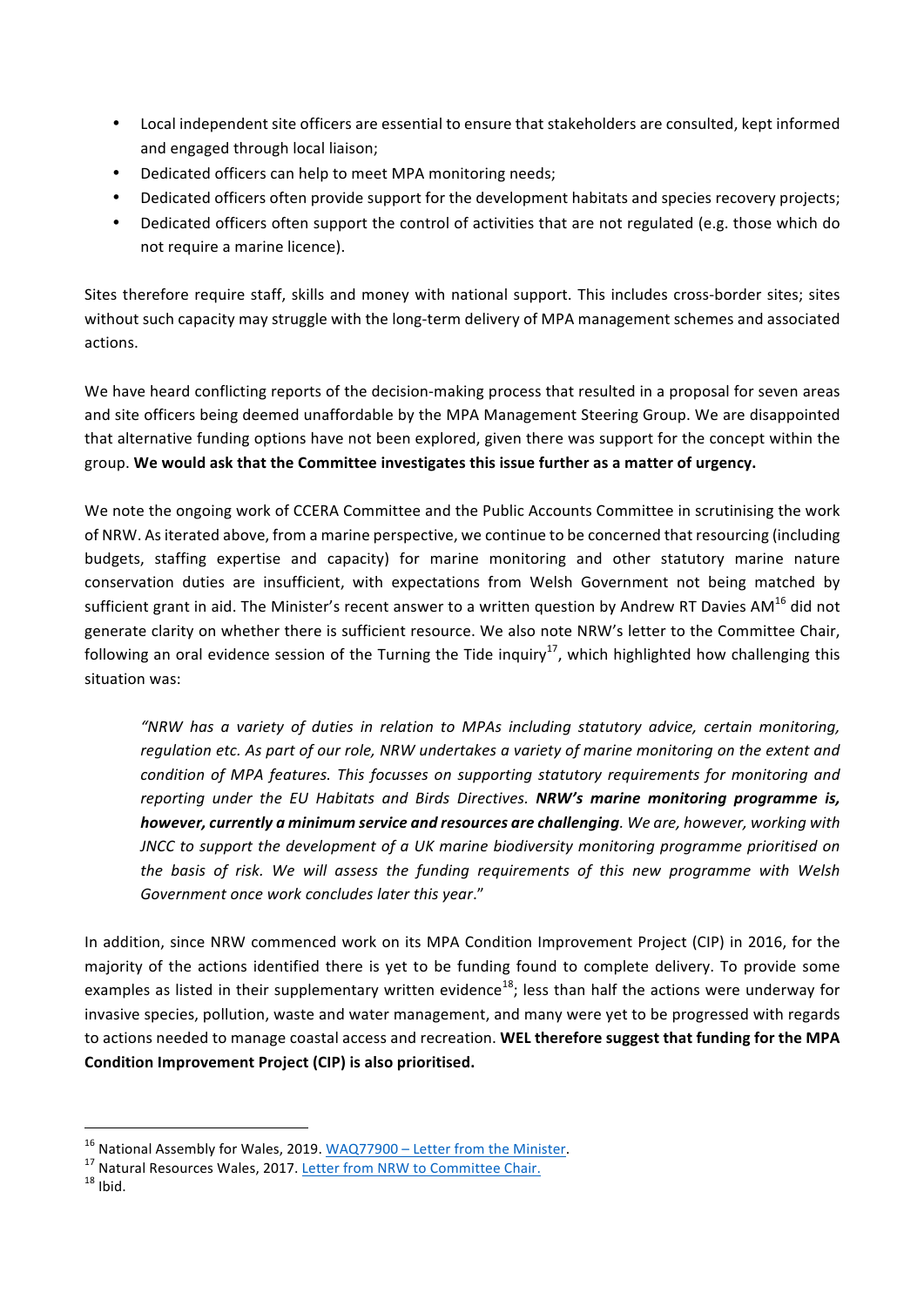We would value the Committee exploring the current situation regarding NRW's resourcing for marine **monitoring, management and reporting.**

### Q3. How has the condition of Wales' MPAs changed?

This question is difficult to answer as regular updates on site features or condition are not often available, however, we can bring to the attention of the Committee the results of the 2018 indicative site condition assessments prepared by NRW<sup>19</sup>, which they did not provide to the Committee during the 2017 inquiry. This form of information is critical to knowing the effectiveness of MPA management; without it, managers are working blind. The last time such information was published in the public domain was 2012 by the then Countryside Council for Wales in their review of MPA management<sup>20</sup>. Whilst we understand NRW are looking at how they can deliver these reports again in the future, we are concerned that given site condition reports are not a statutory requirement, they will cease or be de-prioritised and the status of features, the impacts of pressures and threats and changes in management, will be unknown. Indeed, NRW have stated: "Site *Condition Reports are the tool that most partners, management authorities, and WG, request from NRW to* support effective MPA management decisions. This is a challenge for NRW to resource as there is no statutory requirement to produce such reports or collect the relevant monitoring information".<sup>21</sup> Regular production of **these reports** is an area we hope the Committee will explore and continue to support in line with Recommendation 10 of the Turning the Tide report.

The condition of MPA features is the litmus test to determine if management is effective. As reported by the Welsh Government in their report to the National Assembly for Wales in January 2019<sup>22</sup>: in Wales' inshore **Special Areas of Conservation (SACs) and Special Protected Areas (SPAs), 45% of features are in**  unfavourable condition and 9% of features are in unknown condition, due to insufficient information. Specifically in relation to SPAs, 33% of marine SPA features in Wales are in unfavourable condition and 42% of marine SPA features in Wales are in either unfavourable or unknown condition<sup>23</sup>.

MPA management authorities must be enabled to do more to reverse such findings and improve the condition of protected features. A number of these large European Marine Sites were designated over a decade ago. For example, the majority of marine SACs in the UK were formally designated in 2004, and we would expect to be seeing positive results for marine biodiversity which has not been the case. Management tools to improve the status of features include management schemes. However, as these are administered by the local site officers – who are underfunded – they are unable to undertake regular reviews of the effectiveness of the schemes. WEL would also welcome confirmation from Welsh Government as to what percentage of MPAs in the network have management schemes in place<sup>24</sup>.

<sup>&</sup>lt;sup>19</sup> Natural Resources Wales, 2018. <u>Indicative feature condition assessments for European marine sites (EMS).</u>  $^{20}$  Countryside Council for Wales, 2012. <u>MPA Management in Wales 1: Overview of current MPA management in</u> and a summary of new MPA management tools.<br>
<sup>21</sup> Natural Resources Wales, 2017. Letter from NRW to Committee Chair.

<sup>&</sup>lt;sup>22</sup> Welsh Government, 2019. Marine & Coastal Access Act 2009: Report to the Assembly on MPAs in Wales.<br><sup>23</sup> NRW, 2018. Special Protection Areas in Welsh waters: Indicative site level feature condition assessments 2018.<br><sup>2</sup> establish for a European marine site a management scheme under which their functions (including any power to make byelaws) are to be exercised so as to secure compliance with the requirements of the Directives in relation to that site."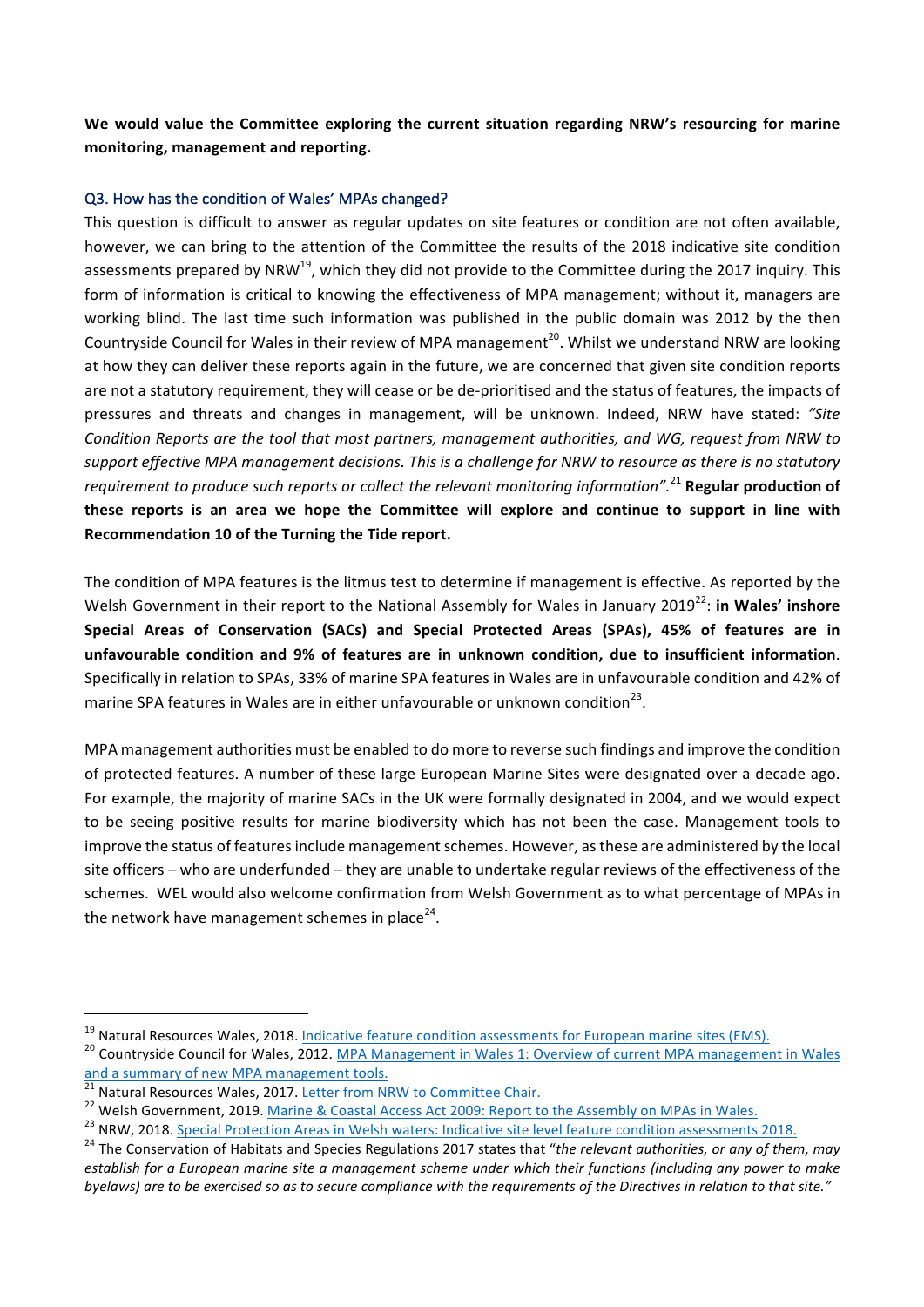Q4. Last year the Welsh Government's approach to the MPA Network Management was published. This included the 2018-2023 Framework and 2018-2019 Action Plan. Do these:

a. Address the key issues of effective management of multi-use MPAs?

b. Support the management of Welsh MPAs to conserve Welsh marine biodiversity?

c. Take account of lessons learned from current MPA management activity in Wales (including designation, implementation and enforcement)?

d. Take account of the implications of the UK's decision to leave the European Union?

Wales Environment Link were not able feed into the development of either the MPA Framework for Wales or the 2018-2019 Action Plan, and have since struggled to adequately feed into the current drafting of 2019-2020 Action Plan. This has reduced our sense of ownership or understanding of the prioritisation that occurred to develop (for example, we are unclear why there is a focus on strategic oversight type actions but not 'on the ground' actions). As WEL are not a member of the MPA Management Steering Group, we are in discussion with the Welsh Government as to what the best mechanism might be to enable our input given the importance of this area of work and our expertise.

It is our view that, the Welsh Government should be judged not by their ability to produce strategies and convene stakeholder meetings, but by their impact on the ground (or at sea in this case). As we have stated, there still remains much work to be done, to drive effective change at the site level, beyond merely the monitoring of sites and research-type projects stemming from the Action Plan.

4a. We have reflected on our answers to these four same questions under the last inquiry, and consider that the key issues we raised then still remain. We have summarised them here:

- Ensuring site features and conservation status are monitored and assessed, leading to management actions;
- Marine biodiversity restoration and enhancement of degraded MPA sites;
- Inclusive and transparent decision-making approach to counter those instances where stakeholder engagement in MPA management in Wales has been patchy, frustrating and ineffective;
- Activities in MPAs that must be managed and regulated to address pressures on MPA sites; and
- Understanding of environmental limits must inform management and for marine planning to seek sustainable management of natural resources, rather than solely economic development.

Whilst we recognise that the MPA Framework and Action Plan have gone some way to seek to address some of these points, we would suggest that they all need further action and prioritisation within Welsh Government. Furthermore, the points on restoration, stakeholder engagement and understanding environmental limits in particular could be given much more weight within the Action Plan going forward. The latest minutes from the MPA Steering Group suggest that the actions for the 2019-2020 Action Plan have already been defined but one remains as a 'potential action' only<sup>25</sup>. We hope that if resource has constrained these actions, this can be addressed and re-visited.

<sup>&</sup>lt;sup>25</sup> Welsh Government, 2019. Minutes of the MPA Management Steering Group, 14<sup>th</sup> February 2019.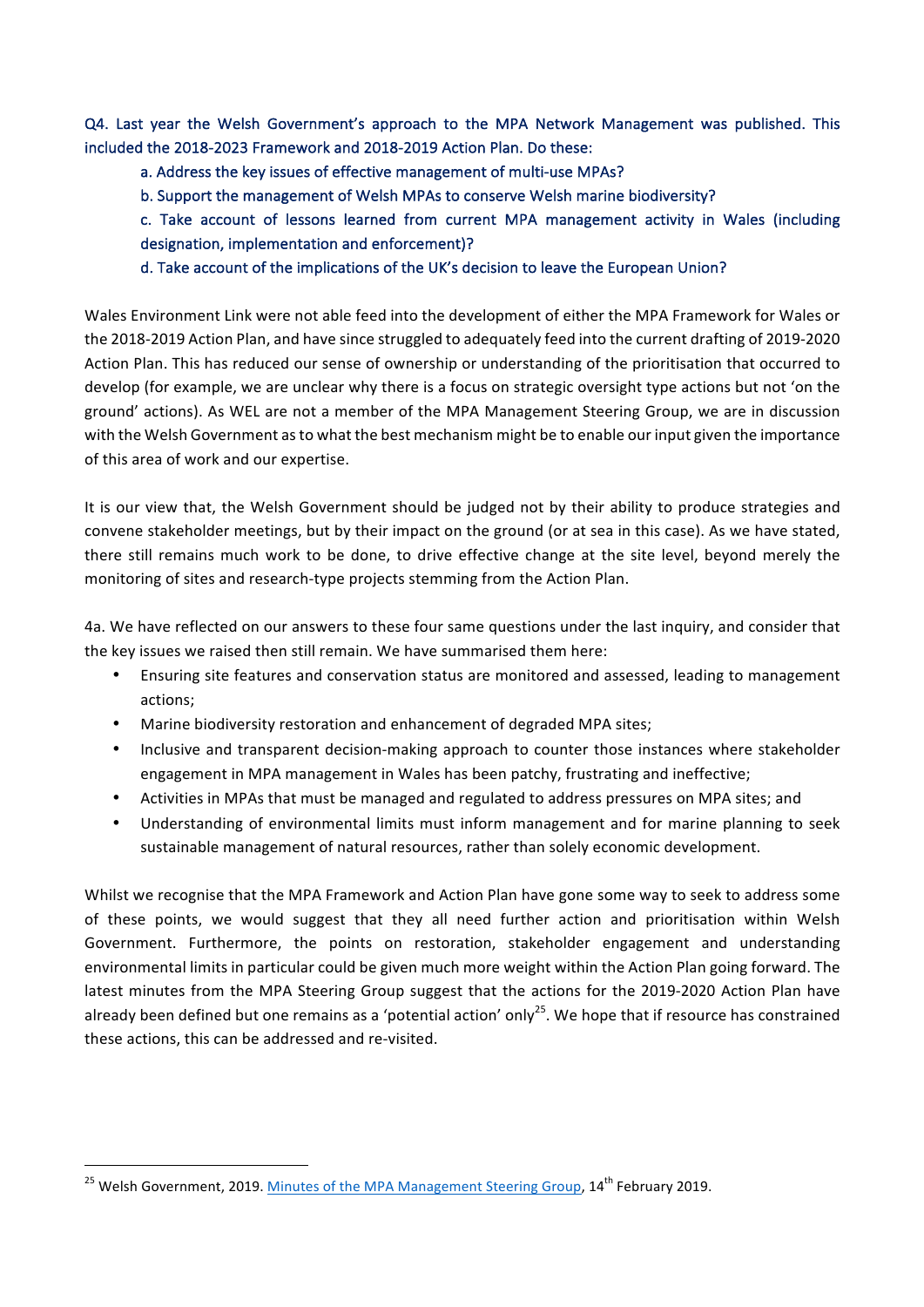4b. As is recognised by the Welsh Government<sup>26</sup>, there is a need to complete the Welsh contribution towards the MPA network in UK waters. Wales Environment Link has been waiting two years since the 2016 network assessment for the Welsh Government to convene a MCZ Task and Finish Group. We welcomed the recent report to the National Assembly on MPAs in Wales<sup>27</sup>, which stated that the Welsh Government will consider whether there is a need for MCZs for highly mobile species within the MPA network during the next reporting period. Nonetheless, we remain concerned that this is not being done through the process of MCZ designation commencing this year and that this timescale (six years) is far too long.

During discussions on this topic, a question has been raised as to whether MCZs are needed to protect marine birds in addition to SPAs designated under the Birds Directive. It is essential that both mechanisms are used to protect marine birds. For example, without MCZs for seabird colonies, those areas that do not meet population thresholds for SPA designation remain unprotected, yet they remain very important for both the UK and Welsh population levels. In the same way as we have Sites of Scientific Interest (SSSIs) on land protecting seabirds of national importance, we need to afford the same level of protection to these birds when they are sea. Information on SSSIs for seabirds which do not have corresponding marine protection is readily available to aid Welsh Government and Natural Resources Wales (NRW) in identification of areas needed for near-shore MCZ protection.

In addition, because of an absence of nationally-important protected seabird areas at sea, foraging areas for most cliff-nesting birds have not been protected by either Special Protection Areas (SPAs) or MCZs in Wales. Advances in tracking technology are rapidly enhancing our understanding of important feeding grounds for seabirds, which can enable identification of protected sites offshore. Given a review on marine SPAs has been significantly delayed, the MCZ process is a key opportunity to address this.

4c. The 2012 MPA management review by the Countryside Council for Wales<sup>28</sup> does not appear to have been taken on board by either NRW or the Welsh Government. We would advocate for the findings to be considered again by the Committee. WEL are optimistic about the forthcoming MCZ Task and Finish Group process. Whilst we applaud the work to create an Ecologically Coherent Network, further designation of MPAs in Wales must be well-managed to protect marine biodiversity and to enhance the resilience of Welsh seas.

4d. We would like to draw attention to the Ministers' answer dated 8th March 2019 to a written question from Andrew R.T. Davies<sup>29</sup>. It states that EU funding provided for projects related to marine biodiversity conservation and MPA management over the last 10 years equates to approximately £5.72 million, which has been accompanied by £2.22 million funding from the Welsh Government. Wales Environment Link are therefore concerned about how any potential shortfall from European funding to support Welsh MPA will **be addressed**. This includes NRW's MPA Condition Improvement Project that is funded under LIFE N2K, given its importance on supporting actions to support the condition of the MPA network sites.

The Minister for Environment, Energy and Rural Affairs continues to assure stakeholders that there will be no loss or reduction in environmental standards in Wales and in the marine context, and has placed great

<sup>&</sup>lt;sup>26</sup> Welsh Government, 2017. Written Statement: Completing the Welsh contribution towards an ecologically coherent, well-managed network of Marine Protected Areas in the UK.<br><sup>27</sup> Welsh Government, 2019. Marine & Coastal Access Act 2009: Report to the Assembly on MPAs in Wales.<br><sup>28</sup> Ibid. 29 WAQ77920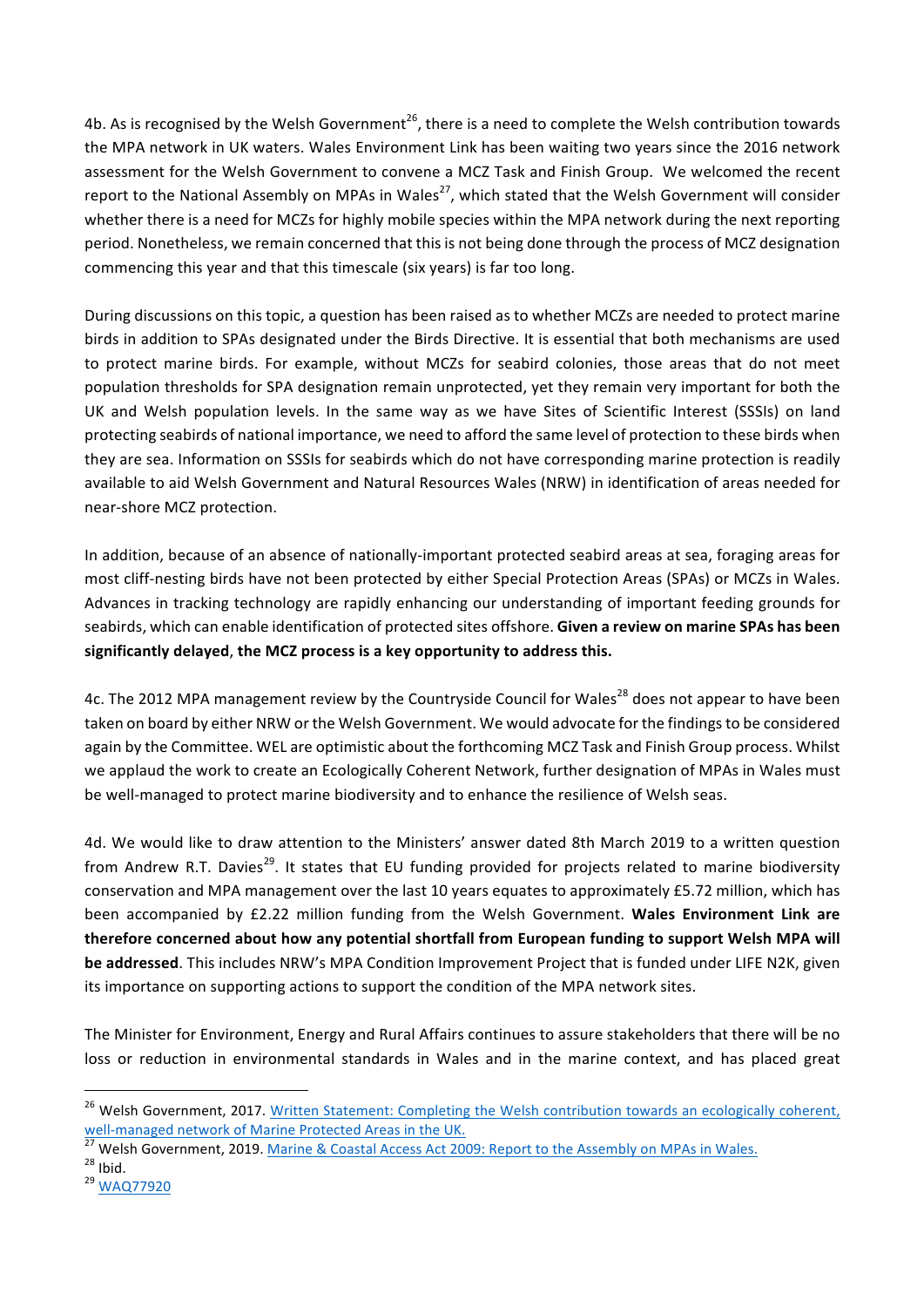emphasis upon the investment in new marine enforcement vessels as testament to this. WEL, however, remains cautious given the potential for rogue illegal fishing activity post-Brexit, which could damage protected MPA species and habitat features. WEL is responding the Welsh Government's consultation on environmental governance and principles and may wish to come back to the Committee on this matter.

# Do you have any other comments or issues you wish to raise that have not been covered by the specific questions?

WEL would like to see marine conservation be given higher priority in overall Brexit resourcing and forward planning. Although we understand that examining and preparing for the potential effects of Brexit on our fishing industry has been necessary, there has been a lack of debate around how to create a sustainable industry through any measures. There is also a lack of debate or any kind of proposals on how to examine other economic or environmental measures.

The Brexit Ministerial Roundtable 'Seas & Coast' Group was set up to enable this process, but it did not progress wider considerations and it was a missed opportunity. The lack of debate is limiting and WEL members have become increasing frustrated. We are concerned about the lack of direction and the inability to set out a path to achieve the sustainable management of natural resource in our seas.

As an area that includes both UK and Welsh Government policy structures, it's vital that it does not get forgotten or made the lowest priority in Brexit preparations. WEL are happy to assist Welsh Government, the Assembly and the CCERA Committee in any further information that is required to create truly clean, healthy, safe, productive and biologically diverse seas.